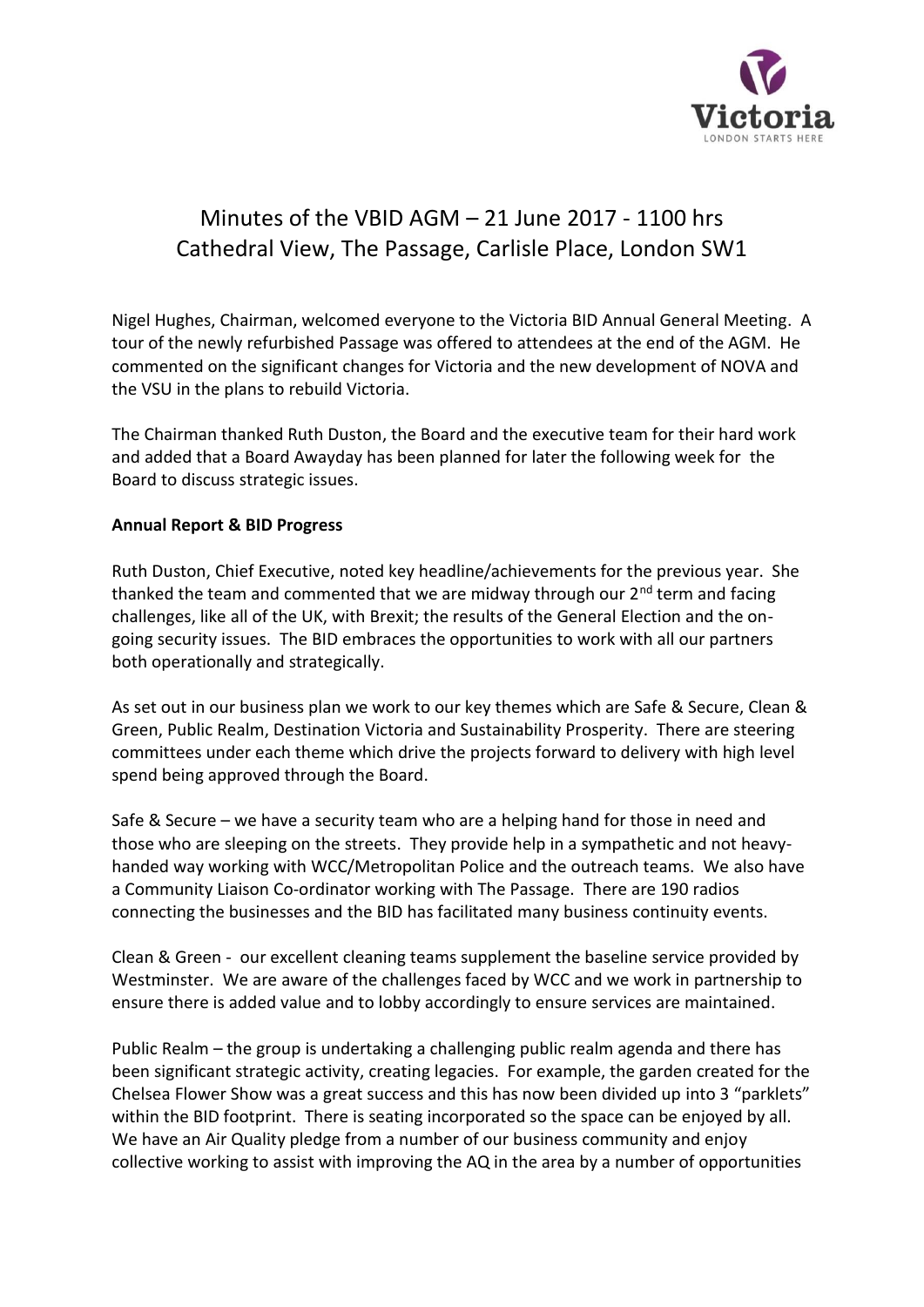including click & collect and consolidated deliveries. We are a steward in driving forward investment from the private sector for the redevelopment of Victoria Station. Our everpopular tables and chairs are back on the Piazza for another season for the community as a whole.

Destination Victoria – our ambassador programme goes from strength to strength by providing an on-street concierge service with significant daily interactions. They are the eyes and ears of the area, reporting broken pathways and other issues directly into WCC with a great response rate to repairs being undertaken. They are very well informed and a great promotional tool not only for the BID but of course for Victoria as a whole. This theme also promoted activities for staff such as the football cup, silent disco and pop up cinema, all of which have been well received.

Sustainable Prosperity – we work with The Ahead Group and with local student by providing opportunities within the workplace; we have 33,000 privilege cards in circulation.

A copy of the annual report was available to attendees.

#### **Election of Board Directors**

The Chairman noted that the following Directors have stepped down with effect from the AGM and thanked them for their service over the past year:

Ben Ridgwell – Landsecs Robert Flinter – Park Plaza Amanda Cheston – House of Fraser Lady Lucy French – The Other Palace Theatre (formerly St James Theatre) Ian Fletcher – Guoman/Grosvenor Hotel

The Chairman then proposed that we should vote in the Directors collectively; a paper was available to all setting out the Directors and their sector. The following Directors were proposed:

#### **Corporate**

Justine Brown, DP World Kathy Joyce, RBS/NatWest Lorrie Dannecker, Telegraph Media Group

### Energy

Claudia Binkert, EDF Trading / Vice Chair Ruth Hart-Leverton – DONG Energy

Retail